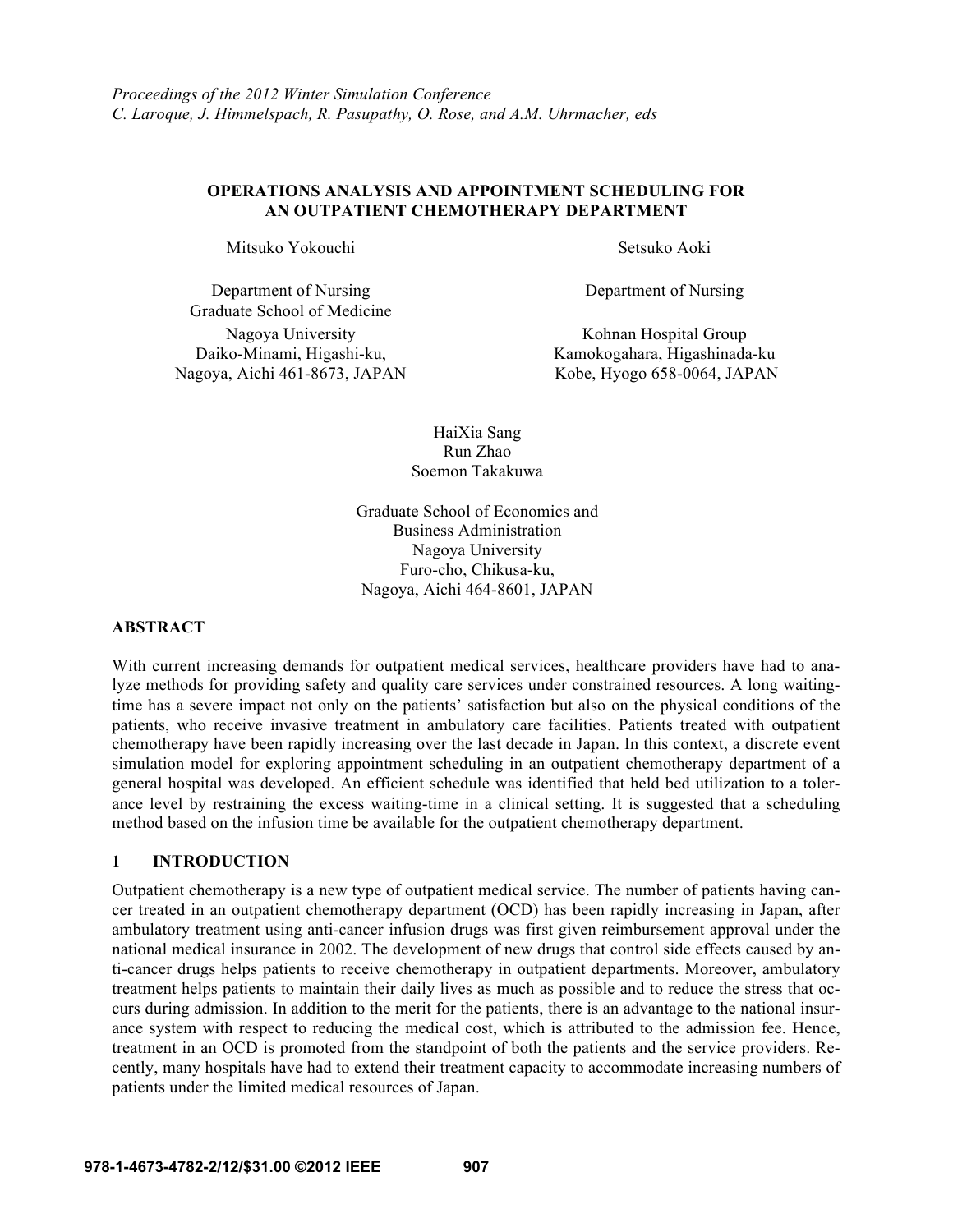With the increasing demand for treatment in OCD, patients' waiting-time tends to be prolonged. A long waiting-time decreases the patients' satisfaction and imposes a further burden on the patients in addition to having painful chemotherapy. Previous research studies have revealed that effective appointment scheduling (AS) can minimize both the patients' waiting-times and the doctors' idle times as a result of regulating the flow of patients through the outpatient department (Cayirli and Veral 2003). AS in outpatient medical services has been one of the important subjects in health care administration.

Within the appointment systems in outpatient departments, there are many types of systems that are modifications and/or combinations of two basic systems: one is the single-block appointment system and the other involves individual appointments. Wijewickrama and Takakuwa (2006) summarized major AS rules or systems for outpatient departments as follows: the single-block system, the individualblock/fixed-interval system, the individual-block/fixed-interval with an initial block system, the multipleblock/fixed-interval rule, the multiple-block/fixed-interval rule with an initial block rule, the variableblock/fixed-interval rule, the individual-block/variable interval rule and the variable-interval appointmentscheduling system. There are some modified rules (Wijewickrama and Takakuwa 2005, Wijewickrama and Takakuwa 2008).

There are different types of delivery systems in outpatient care services. Conventional outpatient departments in hospitals and primary care clinics are charged with general consultation and elementary treatment. New delivery systems called Ambulatory Service Centers (ASCs) (Bowers and Mould 2005) provide specific medical services exclusively, such as interventional procedures for pain management, day case surgery, endoscopic examination/treatment, radiation therapy or chemotherapy. The AS rules for traditional outpatient departments have been developed and modified, while AS for new types of delivery systems, including the OCDs, remain to be explored. Some studies for the ASCs examine the effect of the arrival time on performance (Dexter 1999; Huschka et al. 2007; Huschka et al. 2008; Pirolo et al. 2009; Ogulata et al. 2009; Centeno, Dod, and Aranda 2010; Sambeek et al. 2010).

Dexter (1999) indicated that long waiting-times for patients were related to having a long consultation time in the preanesthesia evaluation clinic. He suggested that the commonly applied AS in outpatient departments was insufficient for the anesthesia clinic, to reduce the patient waiting-times. Centeno et al. (2010) suggested considering the type of endoscopic procedure that was required, based on an analysis of the low throughput in an endoscopy center, which employed block scheduling. Huschka et al. (2007) applied *job hedging* to AS in an outpatient procedure center that consisted of a patient waiting area, pre/post procedure rooms and operation rooms and found that the expected overtime and the patient waiting-time were more influenced by the arrival time schedules rather than the surgery allocation and sequencing.

The arrival times in those studies were allocated based on several rules that are employed in a conventional outpatient department or operation room (OR). It is assumed that the appointment scheduling in ASCs ought to consider the characteristics of the medical procedures and the patients' flow in each type of unit. There are only a few studies that address AS in an outpatient chemotherapy department.

This study focuses on the appointment scheduling of patients treated in an OCD at a medium scale general hospital located in Kobe, Japan. The purpose of this study is to identify the best scheduling rules based on the characteristics of the medical process in OCDs using a discrete event simulation.

## **2 DESCRIPTION OF THE OUTPATIENT CHEMOTHERAPY DEPARTMENT**

The outpatient chemotherapy department (OCD) is a clinical unit of Kohnan Hospital in Kobe, Japan. This hospital has a total of 400 beds in 9 wards for inpatients and a mixed-patient outpatient department that includes 17 specialties. The OCD supports over 100 patient treatment visits per week. Patients with various types of cancer, such as breast cancer, colorectal cancer, uterine cancer, and lung cancer, are treated in the OCD. Some patients take adjuvant chemotherapy before or after surgery; some take it for radical cure and others take it for symptom management or the prolongation of life. The OCD service is provided from 9:00 to 17:00 on weekdays. There are a total of 4 chairs and 6 beds located in two large contiguous areas of the facility. Three registered nurses associated with the department work at the facility.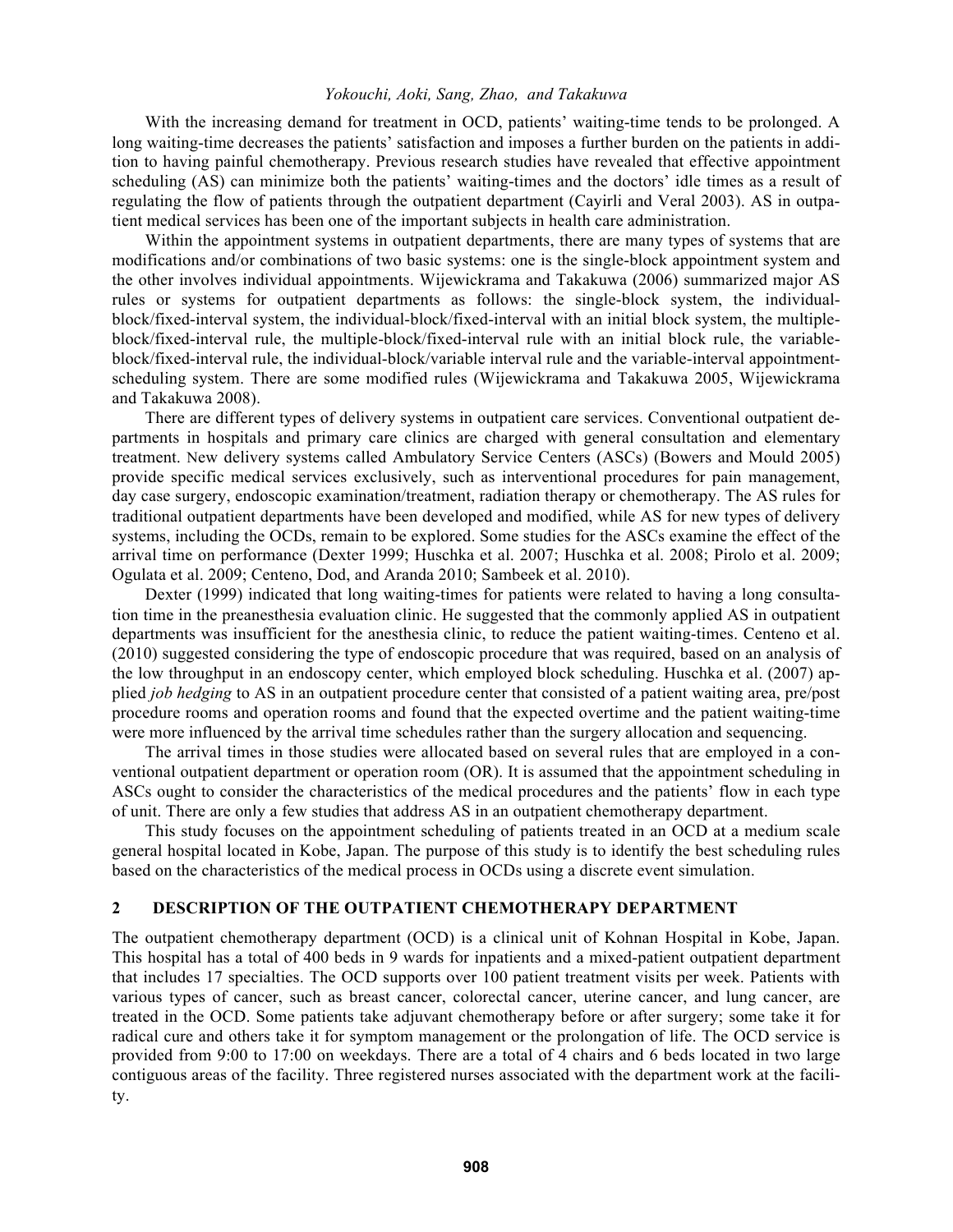All of the patients receive chemotherapy by appointment according to their therapeutic planning. The treatment process is shown in Figure 1. A patient goes to the outpatient department to take a blood specimen collection after a general reception. Then, he/she has a medical examination taken by his/her own primary doctor in the department. The primary doctor checks the appropriateness of a prior prescription based on the examination results. If the doctor approves the prescription, then the final order is given. Two pharmacists on duty who compound infusions in the dispensary section receive the order. The pharmacist examines the prescription and begins the mixing of the drugs, provided that no concerns arise. If the patient condition is presumed not to be equal to the planned treatment, his/her appointment is canceled.

After having the medical examination, the patient moves to the OCD facility and steps into the OCD reception area. While the nurses of the OCD set up the equipment and prepare the patients for the therapy, infusion drugs are carried from the dispensary section located on another floor to the OCD facility by a porter. A doctor on duty and one of the OCD nurses then start intravenous infusion, and they administer an anti-cancer drug after confirming a patient's details, the medicine type and the dosage. After the administration of the drugs, a nurse checks the patient. If any abnormalities exist, the doctor decides whether to continue the treatment. After the treatment, a nurse examines the patient and provides instructions for home care.



Figure 1: Medical process in the OCD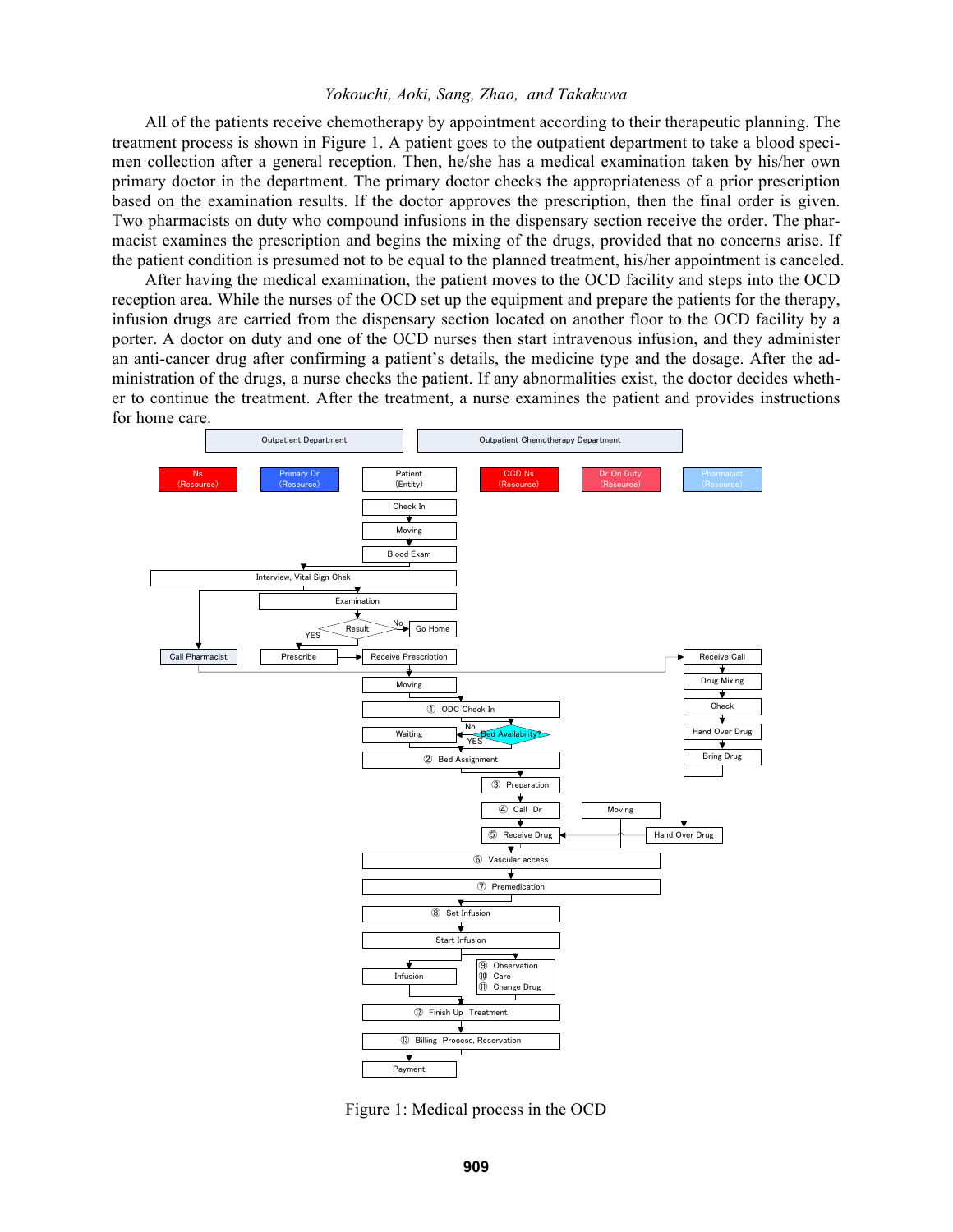In general, a combination of medications and the administration time of the infusion are indicated in prescriptions according to a standardized protocol. For example, some patients with breast cancer are treated using regimen X, which includes a premedication such as a steroid by a bolus infusion for 1 minute, with the 1<sup>st</sup> infusion solution to reduce the side effects by infusion dripping intra-venous (DIV) for 30 minutes, a  $2<sup>nd</sup>$  solution blended with anti-cancer drug A by DIV for 60 minutes, a  $3<sup>rd</sup>$  solution blended with anti-cancer drug B by DIV for 60 minutes and the final solution to wash out drug toxicity by DIV for 30 minutes. The patients treated by this regimen spend minimally 181 minutes taking DIV in OCD beds. Other types of regimens (sets of drugs) for breast cancer patients require more long or short times to be completed according to the prescribed administration time. Moreover, patients with different types of cancer take specific regimens that are suitable for each type of cancer.

## **3 MODEL**

## **3.1 Performance Measures and Data Collection**

This study aims to identify the best scheduling rules based on the infusion time, which has an influence on the length of the OCD stay. A discrete event simulation technique is employed to find the optimal appointment schedule, which minimizes the patient waiting-time while maintaining the utilization of resources as high as possible under an actual therapeutic environment. Hence, three indicators are used to analyze the performance.

- 1. Patients' waiting-time in the medical process
- 2. Patients' total time in the medical process
- 3. Utilization of beds : the average percent occupancy of the total beds available

Data were collected via interviewing nursing administrators, reviewing medical records and conducting a time-motion study. The number of patients treated in a week, the diagnosis of each patient, the chemotherapy regimens (treatment plans that specify the dosage, the schedule and the duration of treatment) for each patient, the intravenous dripping time for each infusion solution that was blended with specific anti-cancer drugs, the percentage of cancelled treatments, and the staffing and sequence of the treatment process were collected. Continuous time-motion observations of medical activity were performed to record the actions, location, start time and completion time for each action. The subjects of the time-motion study were 3 OCD nurses, 2 pharmacists and a porter. The resultant data were used to extract the process time in the OCD treatment.

The patients were divided into 9 categories according to the type of cancer because the infusion time for each type of cancer patient was assumed to have a unique distribution. In general, some specific set of medications called *regimens* are prescribed based on the type of cancer being treated. As the beds in the OCD are taken, at least for the administration time of the infusion assigned by the prescription for each of the patients, the length of the OCD stay is assumed to depend primarily on the administration time of the drug infusion. The probability distributions of the infusion times were estimated by using the data of the medical record. The patient types, the percentage of each patient type and the delay time for the infusion DIV for each cancer type are summarized in Table 1.

Nursing activities were divided into direct services, in which the nurses provided care for the patients directly based on the medical process, and indirect services that were conducted as background jobs, e.g., recording, preparation for the treatment procedure, information exchange, or walking from one place to another. Using time-motion study data, probability distributions were estimated for both types of services. The indirect services can be detected with the frequency of occurrence for each time span (Table 2). The direct services, listed according to the medical process and the delay time for each step, are shown in Table 3.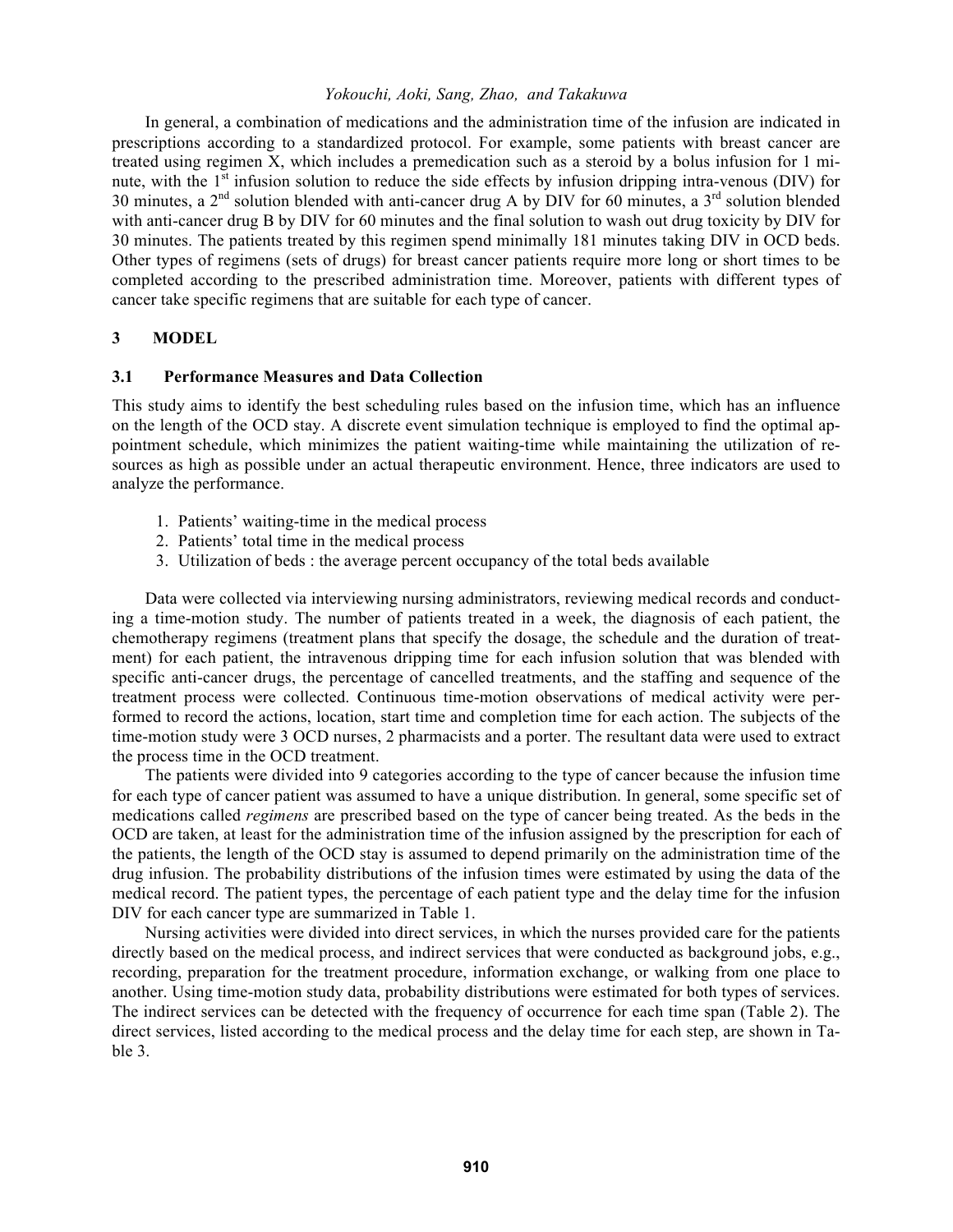*Yokouchi, Aoki, Sang, Zhao, and Takakuwa* 

| Patient Type             | Number<br>per Day | Proportion<br>$\frac{0}{0}$ | Delay Time<br>for DIV Infusion (Min.) |
|--------------------------|-------------------|-----------------------------|---------------------------------------|
| Gastric Cancer           | 1.26              | 6.3                         | TRIA(122, 206, 541)                   |
| Colorectal Cancer        | 3.50              | 17.5                        | TRIA(91, 185, 311)                    |
| Liver / Cholecyst Cancer | 1.54              | 7.7                         | TRIA(108,174,212)                     |
| Pancreas Cancer          | 1.40              | 7.0                         | TRIA(32, 140, 242)                    |
| Kidney Cancer            | 0.28              | 1.4                         | TRIA(182, 187, 191)                   |
| <b>Breast Cancer</b>     | 7.27              | 36.4                        | TRIA(1, 93, 290)                      |
| Gynecologic Cancer       | 2.52              | 12.6                        | TRIA(122, 170, 322)                   |
| Lung Cancer              | 1.40              | 7.0                         | TRIA(122, 171, 212)                   |
| Other Cancer             | 0.84              | 4.2                         | TRIA(30, 140, 290)                    |
| Sum                      | 20                | 100                         |                                       |

Table 1: Patient Types and Parameters

TRIA = Triangular

Table 2: Indirect Operation Process and Delay Time

|                           | <b>Delay Time</b>                  | Frequency      |                |                |              |                |                |            |                |                  |                |
|---------------------------|------------------------------------|----------------|----------------|----------------|--------------|----------------|----------------|------------|----------------|------------------|----------------|
| <b>Process Name</b>       | (Min.)                             | T <sub>8</sub> | T <sub>9</sub> | <b>T10</b>     | <b>T11</b>   | <b>T12</b>     | <b>T13</b>     | <b>T14</b> | <b>T15</b>     | T <sub>16</sub>  | <b>T17</b>     |
| Record                    | <b>TRIA</b><br>(0.12, 0.86, 11.03) | $\overline{0}$ | 1              | 5              | 3            | 5              | $\overline{2}$ | 6          | $\overline{4}$ | $\overline{2}$   | 3              |
| Moving                    | <b>TRIA</b><br>(0.02, 0.07, 3.13)  | 15             | 62             | 50             | 46           | 36             | 38             | 52         | 63             | 22               | 35             |
| Preparation               | <b>TRIA</b><br>(0.02, 0.62, 20.47) | 8              | 17             | 18             | 15           | 5              | 6              | 21         | 20             | 19               | 27             |
| Information<br>exchange   | <b>TRIA</b><br>(0.05, 0.36, 4.9)   | $\overline{2}$ | $\overline{2}$ | 6              | 7            | 1              | 3              | 7          | $\overline{2}$ | 1                | 3              |
| Information<br>collection | <b>TRIA</b><br>(0.02, 0.46, 10.47) | 3              | 11             | 1              | 11           | 9              | 8              | 6          | 6              | $\overline{4}$   | 7              |
| Observation               | <b>TRIA</b><br>(0.05, 0.4, 3.65)   | $\overline{2}$ | 11             | 5              | 7            | 5              | 3              | 6          | 7              | $\overline{4}$   | $\overline{2}$ |
| Patient care              | <b>TRIA</b><br>0.18, 0.27, 2.43    | -1             | $\overline{2}$ | $\overline{2}$ | 3            | $\overline{2}$ | $\theta$       | 1          | $\overline{2}$ | $\mathbf{0}$     | 1              |
| Toilets<br>assistance     | <b>TRIA</b><br>(0.13, 0.269, 1.52) | $\theta$       | $\theta$       | $\Omega$       | $\mathbf{1}$ | $\theta$       | 1              | 3          | 1              | $\boldsymbol{0}$ | $\Omega$       |

 $TRIA = Triangular$ ,  $T8 = Time 8$ ,  $\cdots T17 = Time 17$ 

# **3.2 Simulation Model**

A discrete event simulation model of the OCD was created using the simulation package Arena version 13.0 (Kelton, et al. 2010). In addition to the main patient flow, indirect nursing services were included in the model, such that the sequence of the medical process was substantially influenced by the nursing activity in the OCD. The estimated probability distributions were used in all of the processes of the patients flow and in indirect nursing services. Primary resources for the simulation were the 10 beds, with 1 doctor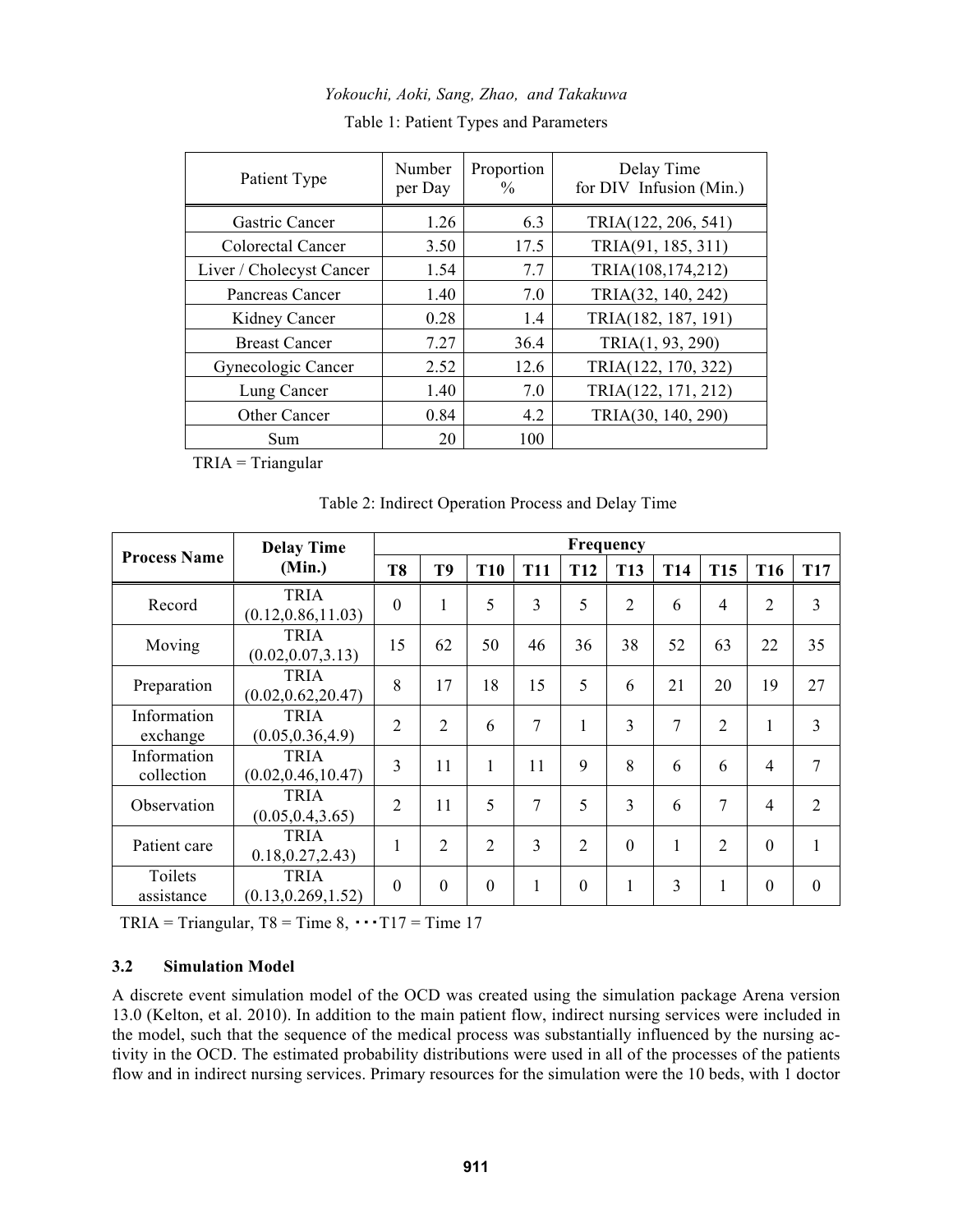implementing vascular access and managing adverse events, 3 nurses in charge of the OCD, 2 pharmacists and 1 porter.

| <b>Section</b> | <b>Process Name</b>                       | Delay Time (Min.)             |  |  |  |
|----------------|-------------------------------------------|-------------------------------|--|--|--|
|                | Moving time to blood test room            | 1.5                           |  |  |  |
| Outpatient     | Blood exam                                | TRIA(2,4,7)                   |  |  |  |
| Department     | Waiting for blood test result             | TRIA(5,11,51)                 |  |  |  |
|                | Moving time to chemo room                 | $\overline{2}$                |  |  |  |
|                | OCD receptionist                          | 8+8.94*BETA(0.997,2.17)       |  |  |  |
|                | Bed assignment                            | LOGN(0.391,0.262)             |  |  |  |
|                | Receive drug                              | BETA(0.913,1.044)             |  |  |  |
|                | Call for OCD Dr                           | LOGN(0.317, 0.38)             |  |  |  |
|                | Preperation for vascular access           | TRIA(0.42,0.7,6.33)           |  |  |  |
|                | Vascular access                           | GAMM(1.32,1.13)               |  |  |  |
| <b>OCD</b>     | Preparation for premedication             | LOGN(1.29,2.09)               |  |  |  |
|                | Premedication                             | WIEB(1.32,1.2)                |  |  |  |
|                | Set infusion                              | LOGN(2.13, 2.92)              |  |  |  |
|                | Finish up treatment                       | 3.43*BETA(0.67,0.577)         |  |  |  |
|                | <b>Billing</b> process                    | $0.03+1.97*BETA(0.79,0.736)$  |  |  |  |
|                | Moving time to payment                    | 3                             |  |  |  |
|                | Payment                                   | TRIA(5, 9, 15)                |  |  |  |
|                | Receiving call from outpatient department | $0.06+0.23*BETA(0.614,0.66)$  |  |  |  |
|                | Drug mixing                               | GAMM(0.816,1.29)              |  |  |  |
|                | Check drug                                | WEIB(0.216,1.07)              |  |  |  |
| Pharmacy       | Hand over drug to pharmacist assistant    | $0.04+0.11*BETA(0.991,0.939)$ |  |  |  |
|                | Moving from Pharmacy to OCD               | LOGN(0.169,0.141)             |  |  |  |
|                | Hand over drug to OCD Nurse               | WEIB(0.559,1.61)              |  |  |  |

### Table 3: Direct Operation Process and Delay time with Frequency

GAMM = Gamma, LOGN = Lognormal, TRIA = Triangular, WEIB = Weibull

The entities of the model were the patients categorized by the types of cancer. The model was a terminating simulation, in the sense that a finite number of patients were scheduled each day within a predetermined time in which the OCD was open.

In our preliminary experimentation, the patients were assigned to a probability of arrival and to the probability distributions for the infusion time according to the cancer type. The experiments were conducted to investigate the outline of the bed utilization in the OCD under the four conditions described below.

- 1. Increasing the number of nurses from 1 to 12 under patients' arrivals were fixed at 40 (20 in the AM/ 20 in the PM)
- 2. Increasing the number of nurses from 3 to 7 when the patients' arrivals were fixed at 20 (10 in the AM/ 10 in the PM)
- 3. Increasing the number of patients from 20 to 40 (half in the AM/ half in the PM) under an operation having 12 nurses.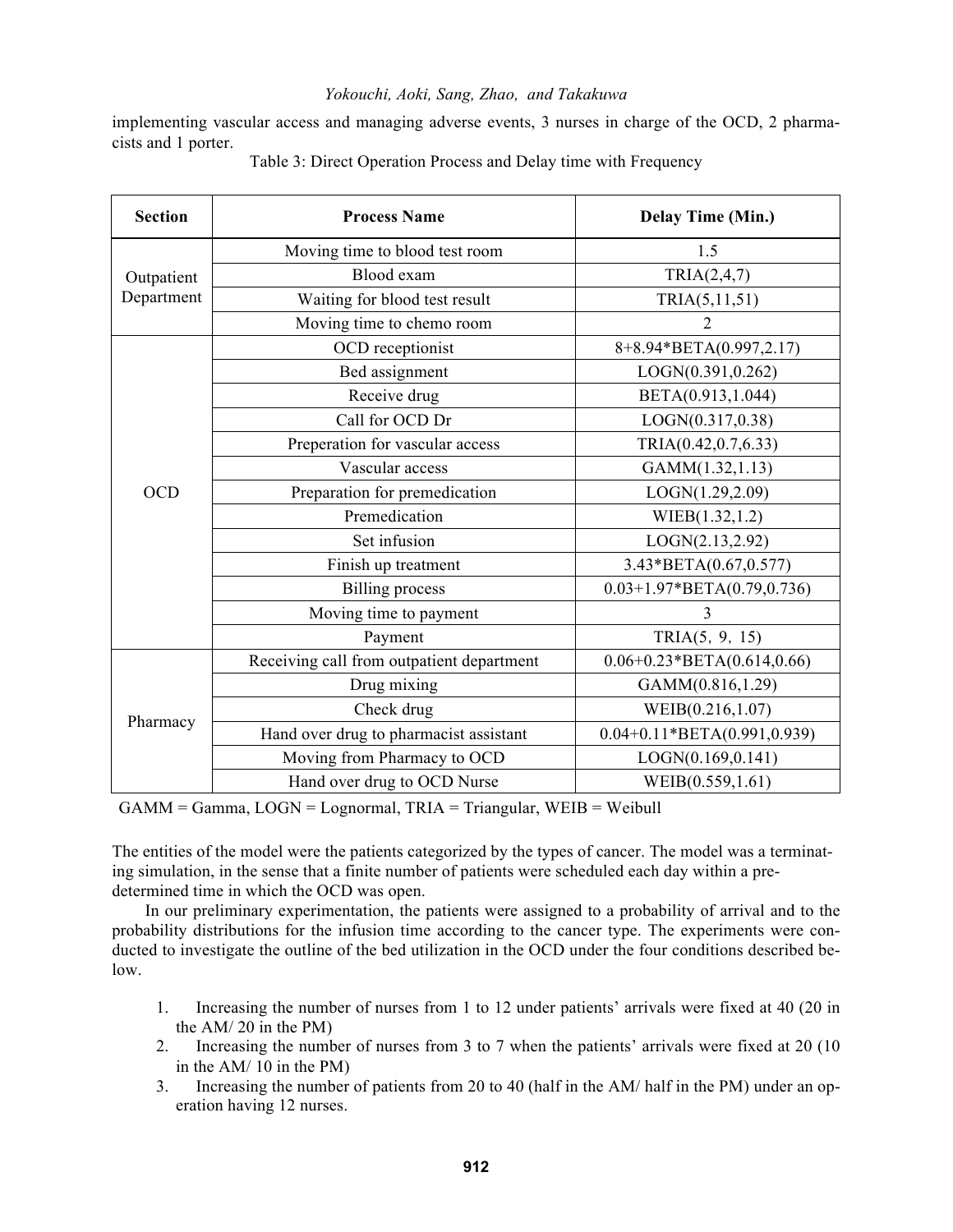4. Increasing the number of patients from 20 to 31 under an operation with 12 nurses.

The core simulation was conducted to define the optimal scheduling based on the infusion time on a typical day. In the model, the number of arrivals and the duration of infusion for 20 specific patients were fixed according to the data. The rules below were applied for patient allocations to the ten OCD beds in the model, as follows:

- 1. Listing the types of patients according to the duration of the infusion.
- 2. Sorting the list according to an ascending sequence of infusion times:  ${L(1), L(2),}$  $L(3),...L(n)$ , where  $L(1)$  is the case in which the planned infusion time is the shortest and  $L(n)$ is the case with the longest planned infusion time.
- 3. Allocating patients arriving at the OCD for 10 beds as follows:  $\{L(1), L(2), L(3), \ldots L(10)\}\$
- 4. Allocating subsequences as follows:  $\{L(n), L(n-1), L(n-2), \ldots\}$

With respect to the arrival time, we determined that the previous 10 patients arrived at the beginning of the day. The subsequent 10 arrivals occurred at times that were generated by subtracting the estimated mean time for pre-OCD procedures (including the general reception for checking in at the OCD) from the times at which the infusions for previous patients were completed (Table 4). The times to complete the infusions were determined based on the estimated distributions. This method was employed to identify the optimum subsequent arrivals, for both reducing the patients' waiting-time and increasing the bed utilization.

- 1. Using the probability distributions of the time to completion for the infusion, which was generated in the original model.
- 2. Varying the times of the secondary patients' arrivals according to the probability distributions for completing the infusion in the 5th to 95th percentile range

The design and analysis of the simulation model were adjusted and modified again by experts in industrial engineering, through many collaborative meetings. One hundred replications were simulated in all of the cases described above. The differences among the conditions were tested for statistical significance using a t-test, with  $P < 0.05$  considered to be statistically significant.

| <b>Bed</b>     | <b>Distribution</b> | Mean     | $\pm SD$ | Min      | <b>Max</b> | 5th<br>percentile | <b>50th</b><br>percentile | 95 <sub>th</sub><br>percentile |
|----------------|---------------------|----------|----------|----------|------------|-------------------|---------------------------|--------------------------------|
|                | NORM(67.5, 19.1)    | 9:07:30  | 19.2     | 8:38:54  | 10:14:00   | 8:36:05           | 9:07:30                   | 9:38:55                        |
| $\overline{2}$ | NORM(104, 20.1)     | 9:44:00  | 202.2    | 8:58:30  | 10:28:00   | 9:10:56           | 9:44:00                   | 10:17:04                       |
| 3              | NORM(145, 16.6)     | 10:25:00 | 16.6     | 9:51:00  | 11:06:00   | 9:57:42           | 10:25:00                  | 10:52:18                       |
| $\overline{4}$ | NORM(169, 15)       | 10:49:00 | 15.0     | 10:16:00 | 11:22:00   | 10:24:19          | 10:49:00                  | 11:13:40                       |
| 5              | NORM(186, 15.9)     | 11:06:00 | 15.9     | 10:35:00 | 11:51:00   | 10:39:51          | 11:06:00                  | 11:32:09                       |
| 6              | NORM(204, 18.2)     | 11:24:00 | 18.3     | 10:46:00 | 12:20:00   | 10:54:04          | 11:24:00                  | 11:53:56                       |
| 7              | NORM(230, 23.9)     | 11:50:00 | 24.0     | 11:04:00 | 12:47:00   | 11:10:41          | 11:50:00                  | 12:29:19                       |
| 8              | NORM(261, 25.1)     | 12:21:00 | 25.2     | 11:22:00 | 13:11:00   | 11:39:43          | 12:21:00                  | 13:02:17                       |
| 9              | NORM(283, 22.2)     | 12:43:00 | 22.3     | 11:33:00 | 13:19:00   | 12:06:29          | 12:43:00                  | 13:19:31                       |
| 10             | NORM(305, 17.1)     | 13:05:00 | 17.2     | 12:09:00 | 13:38:00   | 12:36:52          | 13:05:00                  | 13:33:08                       |

Table 4: Distribution of the time to complete DIV infusion

NORM = Normal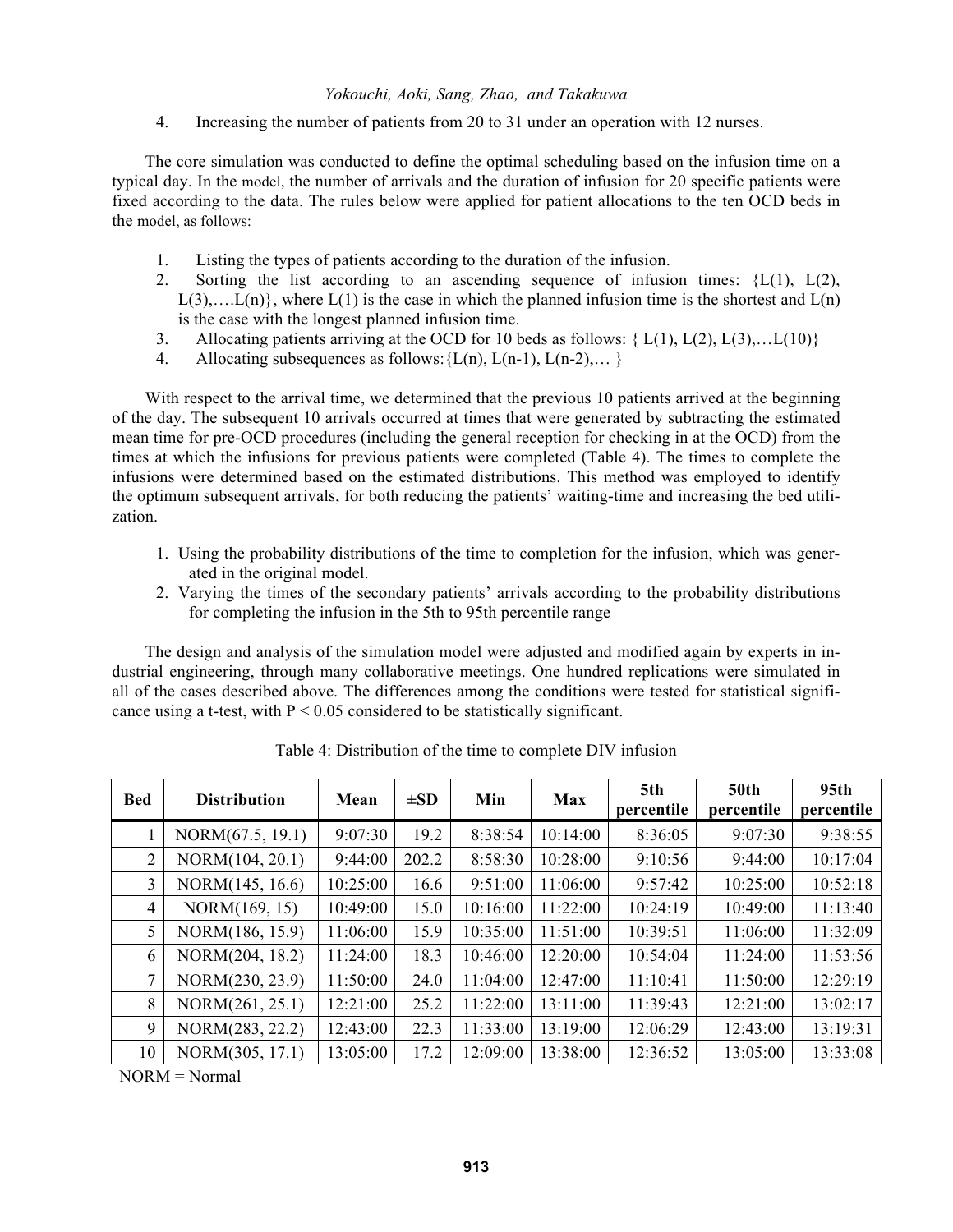#### **4 SIMULATION RESULTS**

## **4.1 Evaluation of Bed Utilization in Preliminary Experimentation**

Figure 2 shows the differences in bed utilizations that occur with increasing numbers of nurses, under the condition that the number of patients is fixed at 40. The utilization of the beds tended to increase under operations that involved 1 to 7 nurses. There was a significant difference only in bed utilization between the conditions of 1 nurse and 2 nurses ( $t=3.448$ ,  $p=.003$ ). The results indicate that bed utilization showed a remarkable decrease in an operation having less than 2 nurses, who would be under the stress of attending to 40 patients. The bed utilization, however, showed no significant differences among the conditions of 3 to 7 nurses with an operation involving 20 patients (Figure 3). With respect to bed utilization, it would be adequate to operate with 3 nurses in the facility.



Figure 2: The impact of the number of nurses on the bed utilization when the number of patients is fixed at 40 (AM 20 / PM 20)



Figure 4: The impact of patient arrivals (AM/PM) on the bed utilization when the number of nurses is fixed at 12



Figure 3: The impact of the number of nurses on the bed utilization when the number of patients is fixed at 20



Figure 5: The impact of the number of patients on the bed Utilization when the number of nurses is fixed at 12

The impact of the number of patients on bed utilization is indicated in Figure 4. The condition in which 30 patients (15 in the AM/ 15 in the PM) were taken care of by 12 nurses showed a significant increase in bed utilization compared to a situation in which 20 patients were being cared for  $(t=20.184, t=0.184)$ p<.000). Figure 5 shows the differences in bed utilization when there is an increasing number of patients (from 20 to 31) under an operation involving 12 nurses. There are significant differences in bed utilization under the condition of 20 patients compared to that of 23 patients ( $t=-14.972$ ,  $p<0.000$ ) and 23 patients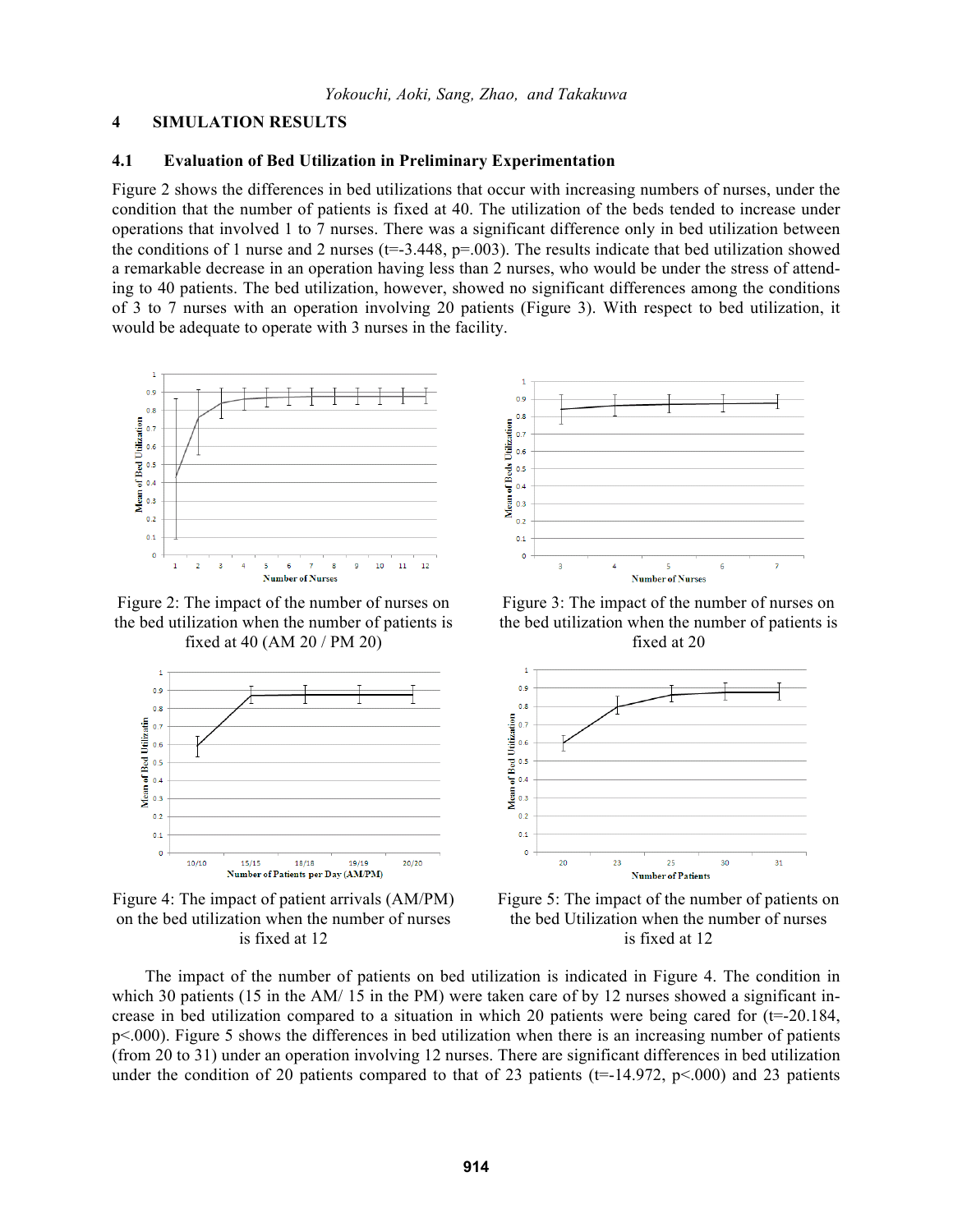compared to 25 (t=-4.610, p<.000). The capacity of treatment would be assumed to be between 25 and 30 cases in this facility, even if the nursing resources in place were more than adequate.

## **4.2 Impact of ASs on the Service Time and Bed Utilization**

The distribution of the time for 10 patients to complete their infusions is shown in Table 4, with estimated representative values. Figure 6 shows a gradual decrease in the measure of performance, the bed utilization, the waiting-time and the total time. The mean waiting-time of all 20 patients treated in a single day was 143.30 (min) for the 5th percentile of the distribution and 80.26 (min) for the 95th percentile. A waiting-time of over 2 hours in the treatment process would impose a severe strain on the patients from a clinical point of view. Although it is difficult to determine the latitude of the waiting-time in the treatment processes, it should be at least under 2 hours of wasted time. Setting the appointments for 2nd round patients at the time shown in the 40th percentile would be assuming to maintain the waiting-time at under 2 hours in this system. The mean utilization of 10 beds shows 0.67 under the condition of using the 5th percentile of the distribution and 0.57 when using the 95th percentile. If the appointment would be set above the 40th percentile of the distribution, then the utilization would decrease to under 0.6. The time of the 40th percentile of the distribution is limited to keeping the utilization above 0.6 in the OCD.

Figure 7 shows the changes in the proportions of the waiting-time out of the total time (WT/TT) and the means of utilization. In a clinical setting, WT/TT is expected to have an influence on the patient satisfaction, which would be similar to the influence of the waiting-time. The WT/TT was 0.40 at the 35th percentile and 0.34 at the 40th percentile, while it was 0.49 at the 5th percentile and 0.28 at the 95th percentile.



The time for the 40th percentile of the distribution would be a convincing boundary to use for holding the WT/TT above 40%, with a tolerance for both the utilization and the waiting-time itself in this system. The last patient treated in the day checked out at 16:14, which was a moderate level among the conditions and allowed plenty of time for closing, with the condition of using the 40th percentile (Figure 8).



Figure 8: Check out time of last patient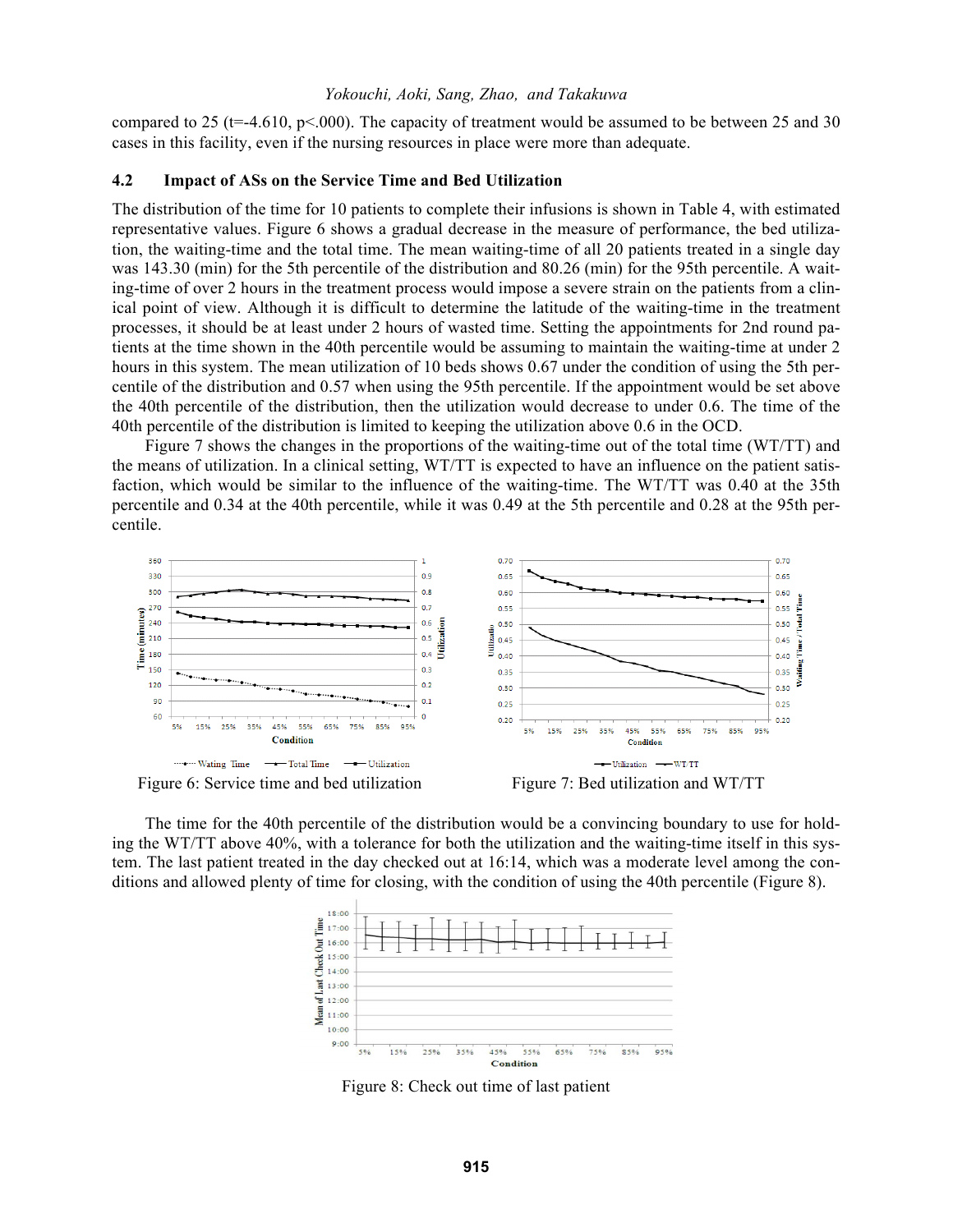Consequently, it is assumed that optimal appointments for 2nd round patients are scheduled based on the 40th percentile of the distribution of the time for previous patients to complete their infusions. This scheduling could maintain the utilization at 0.6 while restraining the waiting-time to under 2 hours and the WT/TT ratio to less than 0.4.

#### **5 CONCLUSIONS**

A simulation model of an outpatient chemotherapy department at a general hospital is constructed, to explore appointment scheduling based on the properties of the treatments. The results from preliminary experimentation show that the existing system has a treatment capacity of 30 patients under an operation involving 3 nurses with respect to bed utilization. The experimentation processes concentrated on the appointments for second treatment rounds over a single day and aimed to identify optimal scheduling, which shortens the mean of the waiting-time for all of the patients treated while maintaining the same bed utilization.

The results show that each performance measure has a tendency to decrease with later times of arrival, which are determined while accounting for the infusion time of previous patients. It was suggested that using the 40th percentile of the distribution for scheduling lowered the waiting-time while maintaining the bed utilization within a clinically permissible range during a typical day in the OCD.

Although the clinical relevance of the acceptable range for the waiting-times in an outpatient chemotherapy clinic requires more discussion, this scheduling rule can be made available for clinical management. First, this appointment scheduling rule could reflect the distinctions in outpatient chemotherapy for which patients receive infusions in bed during a designated period according to a prescribed regimen. Second, the rule is easily adapted to a clinical setting by using the pre-procedure time and the total infusion time of each type of cancer patient.

## **ACKNOWLEDGMENTS**

The authors wish to express sincere gratitude to the staff of the Kohnan Hospital Group. This research was supported by "Grant-in-Aid for Scientific Research (C) (23593129)" of Japan Society for the Promotion of Science (JSPS) .

## **REFERENCES**

- Bowers, J., and G. Mould. 2005. "Ambulatory Care and Orthpaedic Capacity Planning. " *Health Care Management Science* 8 : 41-47.
- Cayirli, T., and E. Veral. 2003. "Outpatient Scheduling in Health Care : A Review of Literature. " *Production and Operations Management* 12 : 519-549.
- Centeno, M. A., H. R. Dodd, M. Aranda, and Y. Sanchez. 2010. "A Simulation Study to Increase Throughput in An Endoscopy Center. "In *Proceedings of the 2010 Winter Simulation Conference*, Edited by J. Hugan, E. Yücesan, M. Fu, B. Johansson, S. Jain and J. M. Torres, 2462-2473. Piscataway, New Jersey : Institute of Electrical and Electronics Engineers, Inc.
- Dexter, F. 1999. "Design of Appointment Systems for Preanesthesia Evalutation Clinics to Minimize Patient Waiting Times : A Review of Computer Simulation and Patient Survey Studies. " A*nesthesia Analgesia* 89 : 925-931.
- Huschka, T. R., B.T. Denton, S. Gul, and J. W. Flower. 2007. " Bi-Criteria Evaluation of An Outpatient Procedure Center Via Simulation. " In *Proceedings of the 2007 Winter Simulation Conference*, Edited by , J. Tew, R. Barton, S. Henderson, B. Biller, M. Hsieh and J. Shortle, 1510-1518. Piscataway, New Jersey : Institute of Electrical and Electronics Engineers, Inc.
- Huschka, T. R., B. T. Denton, B. J. Narr, and A. C. Thompson. 2008. "Using Simulation in The Implementation of An Outpatient Procedure Center. " In *Proceedings of the 2008 Winter Smulation Con-*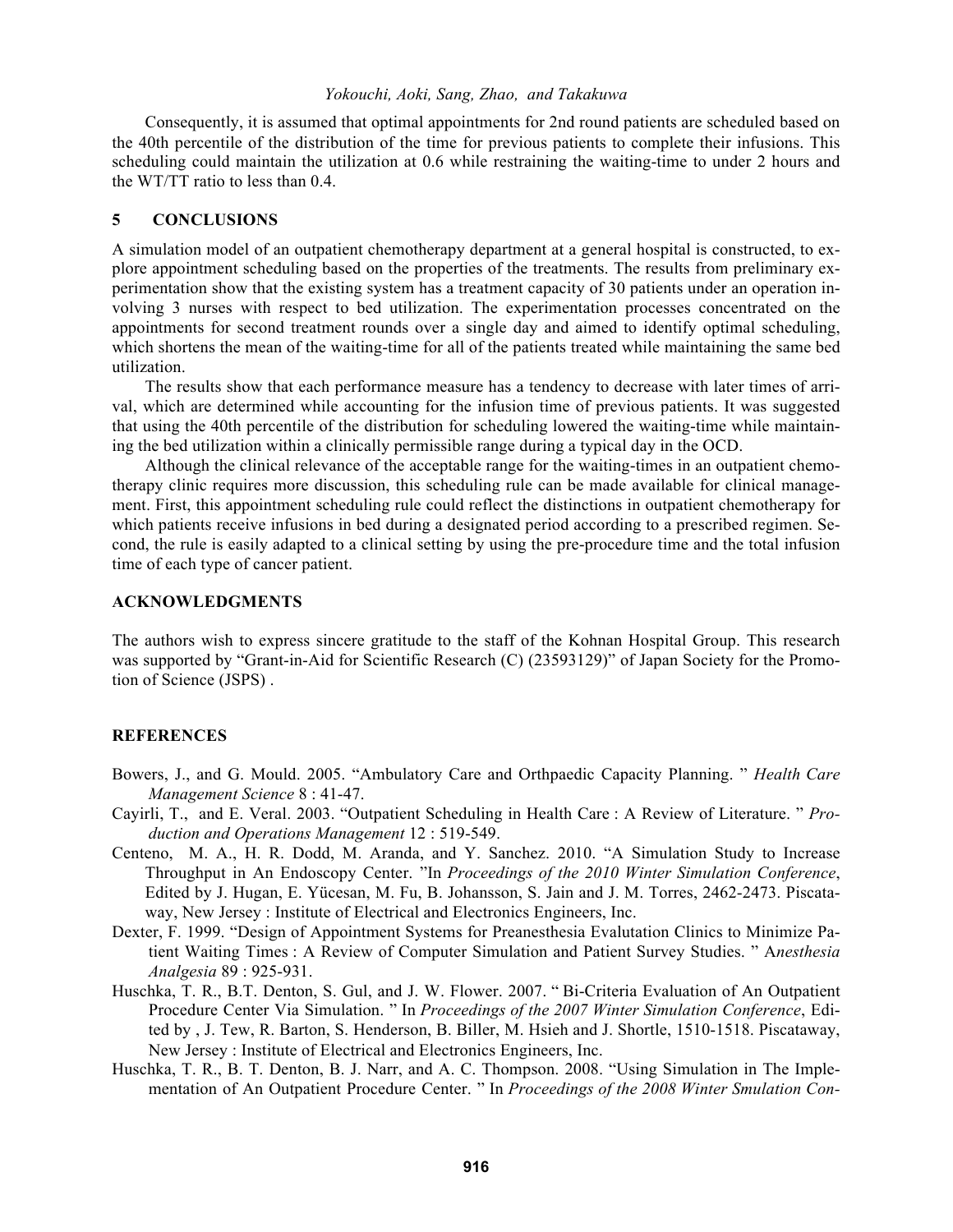*ference*, Edited by , T. Jefferson, J. Fowler, S. Mason, R. Hill, L. Moench and O. Rose, 1547-1552. Piscataway, New Jersey : Institute of Electrical and Electronics Engineers, Inc.

- Kelton, D., R. Sadowski, and N. B. Swets. 2010. *Simulation with Arena.* 5th Edition. New York: McGraw-Hill, Inc.
- Ogulata, S. N., M. O.Cetik, E. Koyuncu and M. Koyuncu. 2009. "A simulation approach for scheduling patients in the department of radiation oncology." *Journal of Medical Systems* 33 : 233-9.
- Pirole, J., A. Ray., M. Gadzeinski., M. Manese., B. Garvert., G. Scoville., H. Walpole., B., Amland., R. Boos., I. Mamminga., J. Broun., and K. Donlon. 2009. "Utilization of Discrete Event Simulation in The Prospective Determination of Optimal Cardiovascular Lab Processes. " In *Proceedings of the 2009 Winter Simulation Conference*, Edited by , A. Dunkin, R. Ingalls, E. Yücesan, M. Rossetti, R. Hill and B. Johansson, 1916-1926. Piscataway, New Jersey : Institute of Electrical and Electronics Engineers, Inc.
- Sambeek, JR., P. E. Joustra, S. F. Das, P. J. Bakker and M. Maas. 2011. "Reducing MRI access times by tackling the appointment-scheduling strategy." *BMJ Quality and Safety* 20 : 1075-1080.
- Wijewickrama, A. and S. Takakuwa. 2005. "Simulation analysis of appointment scheduling in an outpatient department of internal medicine. "In *Proceedings of the 2005 Winter Simulation Conference,* Edited by , F. Armstrong, J. A. Joines, N. Steiger and M. E. Kuhl, 2264-2273. Piscataway, New Jersey : Institute of Electrical and Electronics Engineers, Inc.
- Wijewickrama, A., and S. Takakuwa. 2006. "Simulation Analysis of An Outpatient Department of Internal mediccine in A University Hospital. "In *Proceedings of the 2006 Winter Simulation Conference*, Edited by , David Nicol, R. Fujimoto, B. Lawson, J. Liu, F. Perrone and F. Wieland, 2462-2473. Piscataway, New Jersey : Institute of Electrical and Electronics Engineers, Inc.
- Wijewickrama, A. and S. Takakuwa. 2008. "Outpatient appointment scheduling in a multi-facility system."In *Proceedings of the 2008 Winter Simulation Conference*, Edited by , T. Jefferson, J. Fowler, S. Mason, R. Hill, L. Moench and O. Rose, 1563-1571. Piscataway, New Jersey : Institute of Electrical and Electronics Engineers, Inc.

## **AUTHOR BIOGRAPHIES**

**MITSUKO YOKOUCHI** is an associate professor in Department of Nursing, Graduate School of Medicine at Nagoya University in Japan. She pursued a B. Sc degree in human sciences from Toyo Eiwa University and a M.Sc. degree in nursing science from Tokyo Medical and Dental University. Her Ph.D. is in nursing science from Osaka University. She has been certified as a Registered Nurse in Japan. Her research interests include simulation in health care, health care management and clinical nursing. Her email address is yokouchi@met.nagoya-u.ac.jp.

**SETSUKO AOKI** is a general manager in Department of Nursing at Kohnan Hospital Group, which includes three general hospitals, a geriatric health services facility and a home care agency. She received a B. Sc degree in human sciences from Toyo Eiwa University and a M.Sc. degree in nursing science from University of Hyogo. She has been certified as a Registered Nurse in Japan. She has been serving concurrently as a lecturer of management course for nursing at Japanese Nursing Association. Her research interests include simulation in health care, nursing management and clinical nursing. Her e-mail address is ro\_s.aoki@kohnan.or.jp.

**HAI XIA SANG** is a Ph.D. candidate in the graduate School of Economics and Business Administration at Nagoya University in Japan. She received her B.Sc. and M. Sc. Degree in Economics from the Asahi University of Japan in 2005 and 2007. Her research interests include retail store management using simulation technology. Her email is sanghaixia7861@hotmail.co.jp.

**RUN ZHAO** is a Ph.D. candidate at the Graduate School of Economics and Business Administration at Nagoya University in Japan. He received his B. Sc. degree in Industrial Engineering from China Universi-